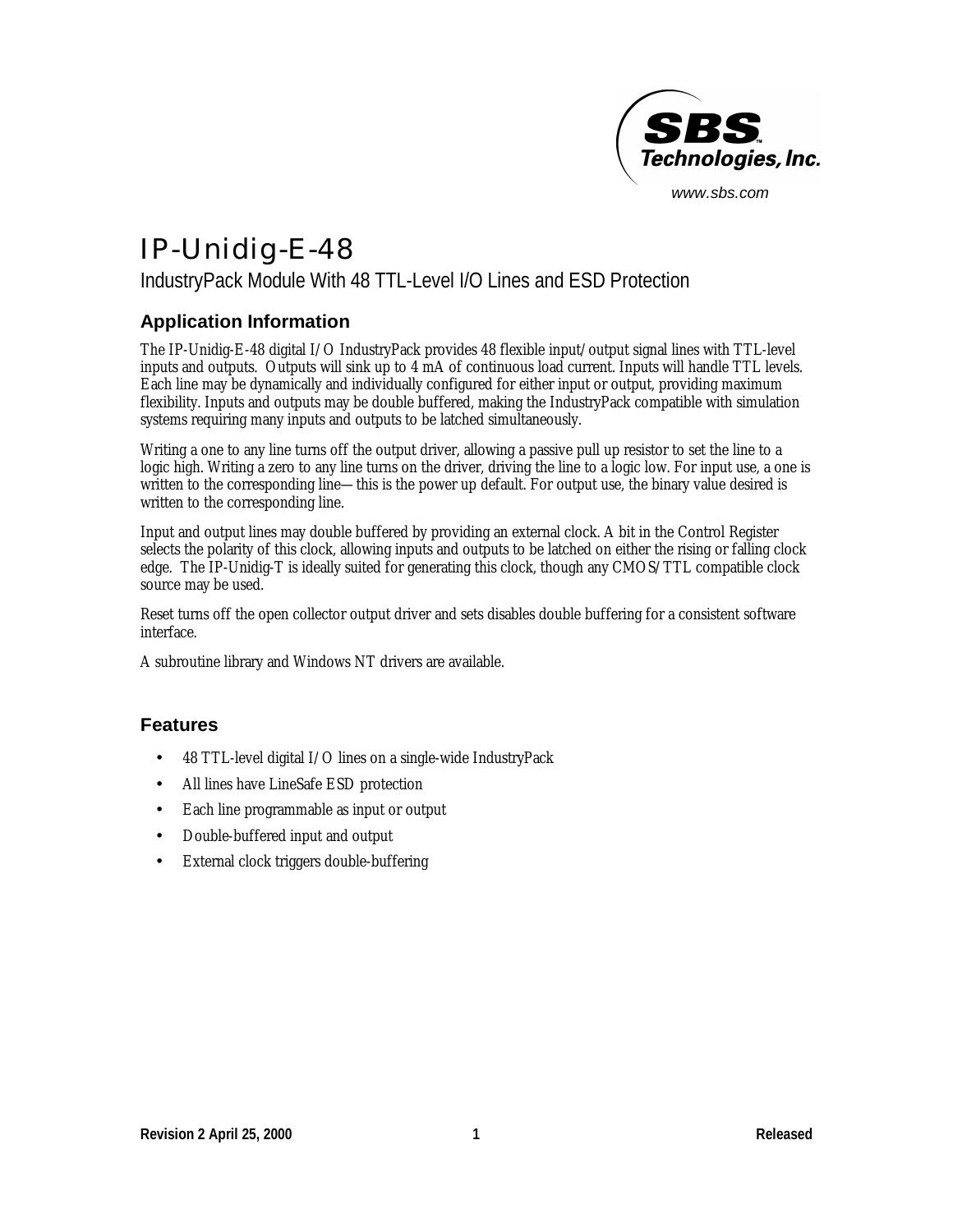# **Specifications**

| Form Factor                  | Single-wide Type II IndustryPack                                                                                        |
|------------------------------|-------------------------------------------------------------------------------------------------------------------------|
| IndustryPack Interface       | Complies with ANSI/VITA-4<br>No wait states                                                                             |
| <b>Interface Speed</b>       | 8 MHz                                                                                                                   |
| <b>Wait States</b>           | None                                                                                                                    |
| Number of Digital Lines      | 48 individually programmable and input or output                                                                        |
| <b>Input Driver</b>          | TTL levels                                                                                                              |
| <b>Output Driver</b>         | TTL levels. 4 mA sink capability, 10 kOhm pullup.                                                                       |
| <b>ESD</b> Protection        | Included                                                                                                                |
| Interrupts                   | None                                                                                                                    |
| <b>Dimensions</b>            | $1.8$ inches x $3.9$ inches                                                                                             |
| Weight                       | $0.06 \text{ kg} (0.1 \text{ lb})$                                                                                      |
| Power Requirements (no load) | $+5$ VDC, 50 mA typ                                                                                                     |
| Environmental                | Operating temperature: -0 to +70 $^{\circ}$ C<br>Humidity: 5 to 95% non-condensing<br>Storage: $-40$ to $+85^{\circ}$ C |



*8371C Central Avenue, Newark, CA 94560 (510) 742-2500 •* sales.mio@sbs.com *• www.sbs.com*